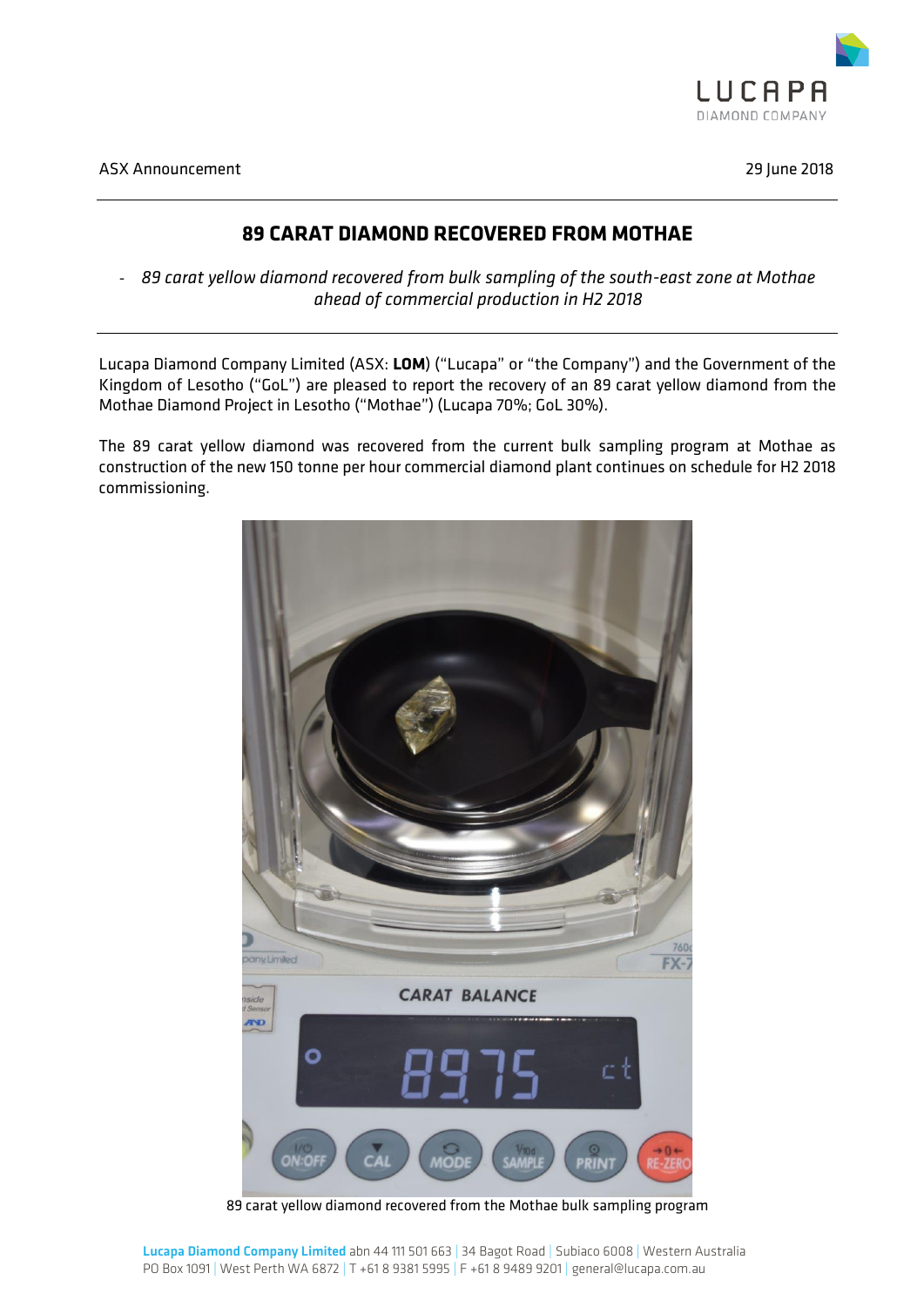As previously announced, the bulk sampling program is designed to expand and improve the current Mothae JORC Resource by processing areas of the kimberlite pipe which are either not included in the resource or where Lucapa believes there has been insufficient historical sampling. The 89 carat yellow was recovered from the first few days of processing kimberlite material from the south-east zone.

Lucapa Managing Director Stephen Wetherall said the recovery of such a large diamond so early in the bulk sampling program provides further proof that like the neighbouring Letšeng mine, Mothae is another source of large diamonds.

"Having recently recovered a 25 carat yellow diamond from the previously untested neck zone in our bulk sampling program, we are tremendously encouraged that this 89 carat diamond was recovered from the south-east zone, an area of the Mothae kimberlite pipe where there has been very limited historical testing," said Mr Wetherall.

"This underlines our belief in Mothae. It also vindicates Lucapa's decision to commit resources to the additional bulk sampling program as construction of our new 150tph commercial diamond plant continues on schedule for commissioning in the second half of this year."



For and on behalf of the Lucapa Board.

## **STEPHEN WETHERALL MANAGING DIRECTOR**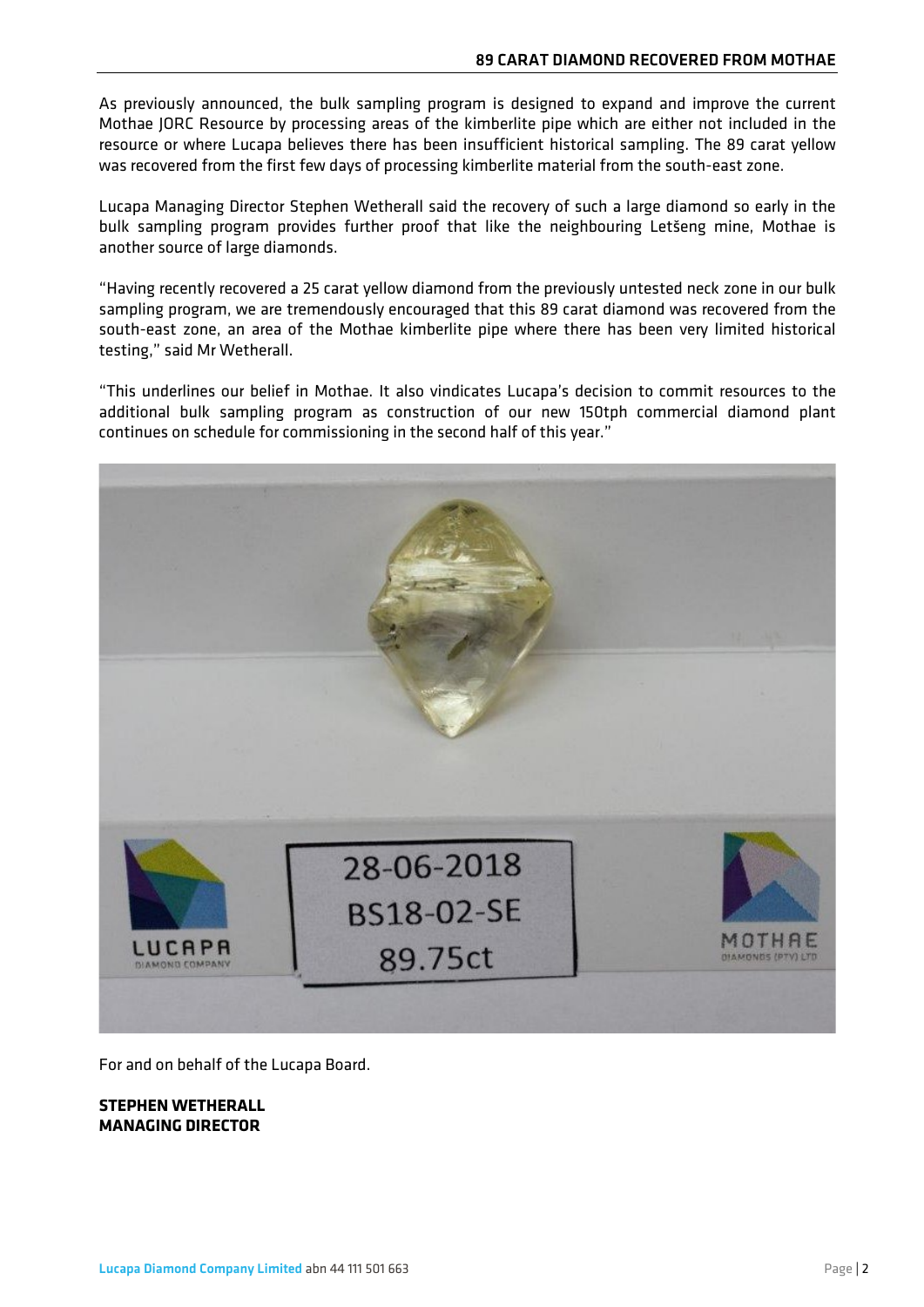## **ABOUT LUCAPA**

Lucapa is a growing diamond company with a portfolio of high-quality production, development and exploration assets in Angola, Lesotho, Australia and Botswana. The Company's focus on high-value diamond production is designed to protect cash flows in a sector of the diamond market where demand remains robust.

Lucapa's flagship asset is the Lulo Diamond Project in Angola, which is a prolific producer of large and premium-value alluvial diamonds. Lulo has produced 10 +100ct diamonds to date and is the highest US\$ per carat alluvial diamond production in the world. Lucapa and its Lulo partners continue to advance their search for the primary kimberlite sources of these exceptional alluvial gems, with three drill rigs available in the ongoing kimberlite exploration program.

In keeping with the Company's growth strategy, Lucapa has acquired a 70% interest in the advanced Mothae kimberlite project in diamond-rich Lesotho. The Mothae kimberlite pipe is a high-quality diamond resource located within 5km of Letšeng, the highest US\$ per carat kimberlite diamond mine in the world. Lucapa is constructing a 150 tonne per hour (90,000 tonnes per month) diamond treatment plant, complete with XRT recovery technology, under its Phase 1 development program and is scheduled to commence high-value production at Mothae in H2 2018. A bulk sampling plant has been refurbished and Lucapa has commenced testing areas of the kimberlite pipe either not included in the JORC resource or where additional sampling is required.

Lucapa is also furthering two earlier stage exploration assets - commencing with an extensive follow up program at Brooking in the West Kimberley lamproite province in Western Australia, where the Company has recently discovered lamproite with high concentrations of micro and macro diamonds. The Company is also scheduled to drill its targets at the Orapa Area F project in Botswana's Orapa diamond field in 2018.

Lucapa's Board and management team have extensive diamond industry experience across the globe with companies including De Beers, Rio Tinto and Gem Diamonds.

## **Forward-Looking Statements**

This announcement has been prepared by the Company. This document contains background information about the Company and its related entities current at the date of this announcement. This is in summary form and does not purport to be all inclusive or complete. Recipients should conduct their own investigations and perform their own analysis in order to satisfy themselves as to the accuracy and completeness of the information, statements and opinions contained in this announcement. This announcement is for information purposes only. Neither this document nor the information contained in it constitutes an offer, invitation, solicitation or recommendation in relation to the purchase or sale of shares in any jurisdiction.

This announcement may not be distributed in any jurisdiction except in accordance with the legal requirements applicable in such jurisdiction. Recipients should inform themselves of the restrictions that apply in their own jurisdiction. A failure to do so may result in a violation of securities laws in such jurisdiction.

This document does not constitute investment advice and has been prepared without taking into account the recipient's investment objectives, financial circumstances or particular needs and the opinions and recommendations in this representation are not intended to represent recommendations of particular investments to particular investments to particular persons.

Recipients should seek professional advice when deciding if an investment is appropriate. All securities transactions involve risks, which include (among others) the risk of adverse or unanticipated market, financial or political developments.